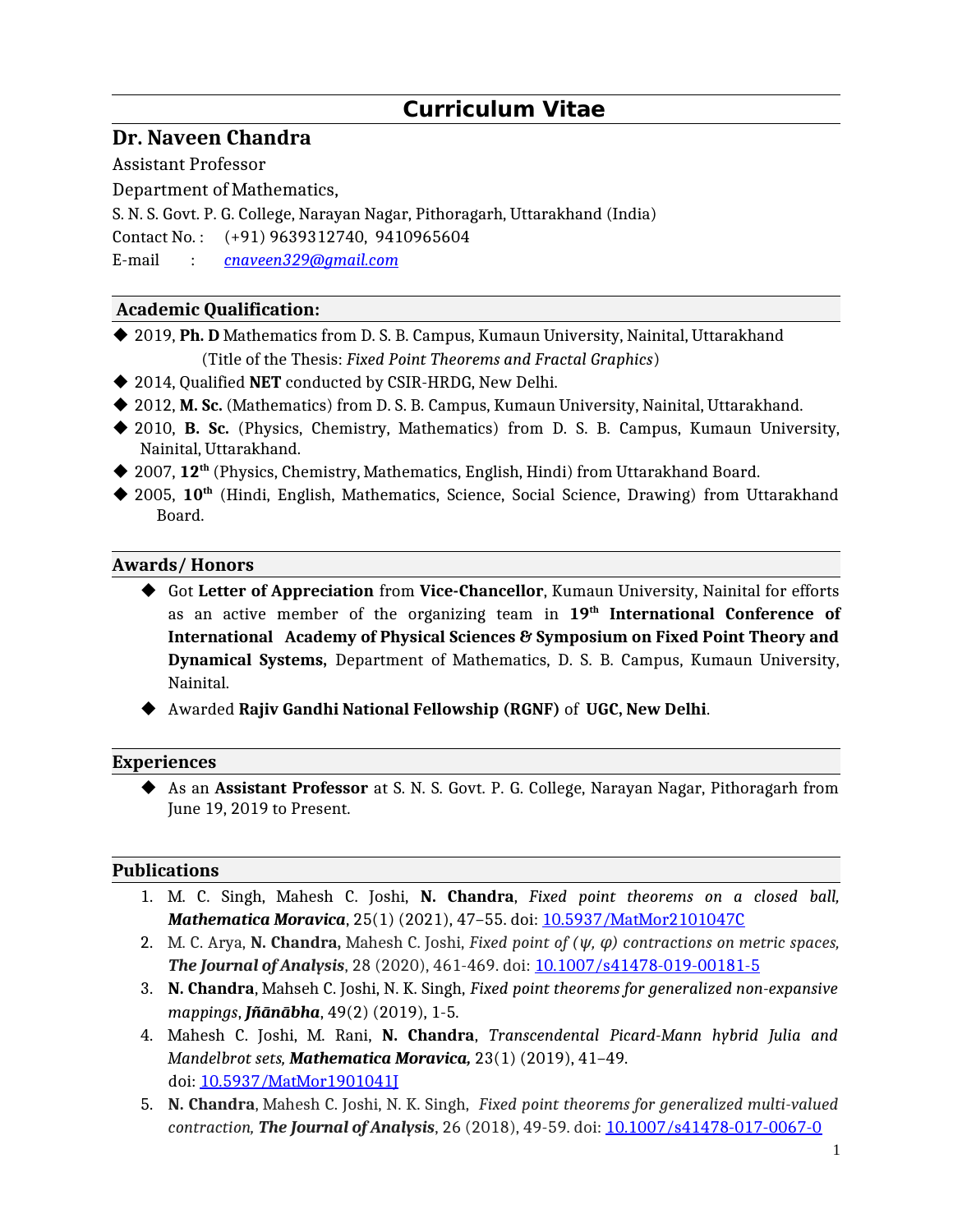- 6. M. C. Arya, **N. Chandra,** Mahesh C. Joshi, *A coincidence point theorem in partial metric space, Ganita*, 68(2) (2018), 01-06.
- 7. **N. Chandra**, Mahesh C. Joshi, Narendra K. Singh, *Common fixed points for faintly compatible mappings, Mathematica Moravica***,** 21(2) (2017), 51–59. doi: [10.5937/MatMor1702051C](http://dx.doi.org/10.5937/MatMor1702051C)
- 8. **N. Chandra,** M. C. Arya, Mahesh C. Joshi, *A Suzuki type common fixed point theorem, Filomat,* 31(10) (2017), 2951–2956. doi: [10.2298/FIL1710951C](http://10.2298/FIL1710951C)
- 9. P. C. Mathpal, L. K. Joshi, Mahesh C. Joshi, **N. Chandra**, *Common fixed point theorems for hybrid pair of mappings, Filomat,* 31(10) (2017), 2975–2979. doi: [10.2298/FIL1710975M](http://10.2298/FIL1710975M)
- 10. **N. Chandra**, M. C. Arya and Mahesh C. Joshi, *Common fixed point theorems for multi-valued maps in partial metric spaces, International Journal of Engineering, Contemporary Mathematics and Sciences,* 2(1) (2016), 1-9.

#### **Chapters in Proceedings/Books**

- 1. **N. Chandra,** Mahesh C. Joshi, B. Joshi, N. K. Singh, *Coincidence point theorems for nonexpansive type mappings and an application to dynamic programming,* Chapter 6 in: Fixed Point Theory and its Applications to Real World Problem, *Nova Science Publishers***, Inc. (USA),** (2021). ISBN: 978-1-53619-336-7
- 2. **N. Chandra**, M. C. Arya, Mahesh C. Joshi, *Coincidence point theorems for generalized contraction in partial metric spaces,* Chapter 10 in: Recent Advances in Fixed Point Theory and Applications, *Nova Science Publishers***, Inc. (USA), (**2017). ISBN: 978-1-53612-085-1

#### **Life Membership**

- ◆ Indian Mathematical Society
- Vijñāna Parishad of India

#### **Orientation/Refresher/Faculty Development Programmes**

 Completed **Orientation Programme (OP-45)** at the *UGC-Human Resource Development Centre, Kumaun University, Nainital* during **05-11-2019** to **26-11-2019.**

#### **Papers Presented in Conferences/Webinars**

- 1. Fixed Points of Non-expansive Type Maps and Applications, **International e-Conference on History of Mathematics** organized by *Indian Society for History of Mathematics (ISHM)*, December 20- December 20-22, 2020.
- 2. The Role of Fixed Point Theory in Quantitative Sciences, **International e-Conference on Fixed Point Theory and its Applications to Real World Problems** organized by *Department of Mathematics, Government Post Graduate College Maldevta, Raipur (Dehradun) Uttarakhand, India*, June 27, 2020.
- 3. Some Fixed Point Results for Non-expansive Type Mappings, **National Conference on Science & Technology: Rural Development** organized by *The Indian Science Congress Association: Haridwar Chapter, Department of Chemistry & Physics, Gurukul Kangri Vishwavidhyalaya, Haridwar,* Febuary 15-16, 2020.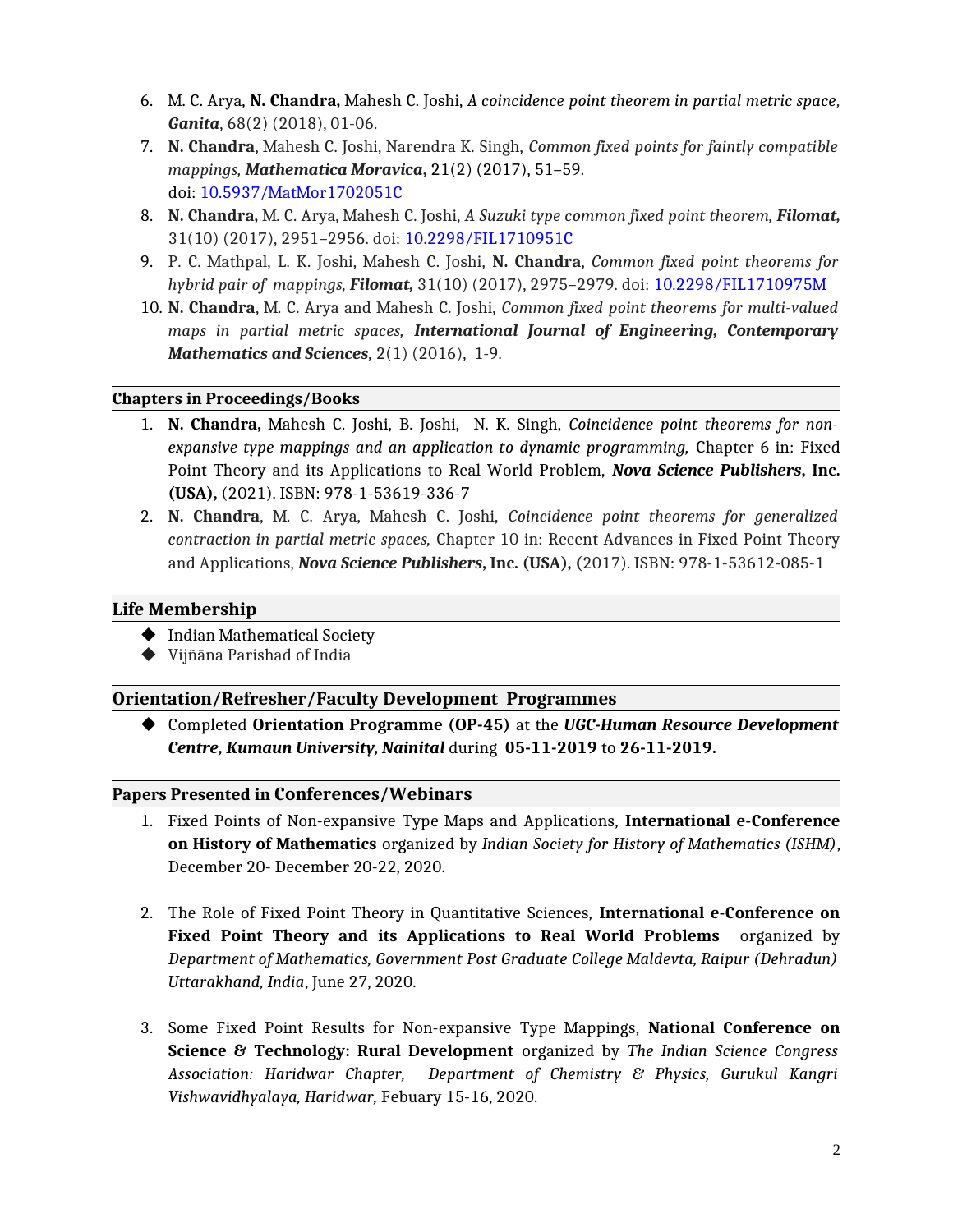- 4. An Introduction to Some Famous Female Mathematicians, **National Seminar on Bridging the Gender Gap Through STEM** sponsored by *Uttarakhand State Council for Science & Technology (UCOST)* and organized by *UGC-HRDC, Kumaun University, Nainital in collaboration with UPSA,* November 8-9, 2019.
- 5. Generalization of Some Fixed Point Theorems, **National Conference on Advances in Mathematics and Its Applications** organized by *Department of Mathematics, M. B. Govt. P. G. College, Haldwani, Nainital, Uttarakhand* in association with *Uttarakhand Science Education & Research Centre(USERC), Dehradun*, March 17-18, 2018.
- 6. A Suzuki Type Fixed Point Theorem for Generalized Multi-valued Contraction, **2 nd International Conference on Vijñāna Parishad of India on Recent Trends Computing in Mathematics, Statistics & Information Technologies** organized by *Department of Mathematical Sciences & Computer Aplications, Bundelkhand University, Jhansi*, March 9-11, 2018.
- 7. Fixed Point Theorems for Four Mappings Under Faint Compatibility, **8 th Conference of The Indian Science Congress Association: Haridwar Chapter "Reaching the Unreached Through Science and Technology"** organized by *Department of Mathematics & Computer Science, D. S. B. Campus, Kumaun University, Nainital,* October 14-15, 2017.
- 8. A Fixed Point Theorem for Faintly Compatible Mappings, **National Conference on History of Mathematical Sciences** sponsored by *UGC, New Delhi* and organized by *Department of Mathematics, S. G. R. R. (P. G.) College, Dehradun* in association with *Indian Society for the History of Mathematics(ISHM),* October 5-7, 2017.
- 9. A Suzuki Type Fixed Point Theorem for Generalized Multi-valued Contraction**, International Conference on Mathematics & Applications** organized by *Department of Mathematics, Ramjas College, University of Delhi,* April 26-28, 2017.
- 10. A Common Fixed Point Theorem Under the Generalized Condition, **19th Annual Conference of Vijñāna Parishad of India on Recent Advances in Mathematics & Mathematical Sciences and Their Applications & Symposium on Fixed Point Theory and Applications (Dedicated to Prof. S. L. Singh)** organized by *Department of Mathematics, Pauri campus, Pauri Garhwal,* November 10-12, 2016.
- 11. A Suzuki Type Theorem in Complete Metric Space, **1 st National Conference on Progressive Sciences & Engineering** organized by *Institute of Technology, Gopeshwar,* October 24-25, 2016.
- 12. Suzuki Type Fixed Point Theorems for Commuting Mappings in Metric Spaces, **19th International Conference of International Academy of Physical Sciences & Symposium on Fixed Point Theory and Dynamical Systems** organized by *Department of Mathematics & Computer Science, D. S. B. Campus, Kumaun University, Nainital,* October 17- 19, 2016.
- 13. Coincidence Point of Multi-valued Maps with Rational Expressions in Partial Metric Spaces, **18th International Conference of International Academy of Physical Sciences on Recent Trends in Physical Sciences** sponsored by *DST, UGC & IAPS* and organized by *Faculty of Science, University of Allahabad, Allahabad* in collaboration with *United Group of Institutions*, *Allahabad,* December 22-24, 2015.